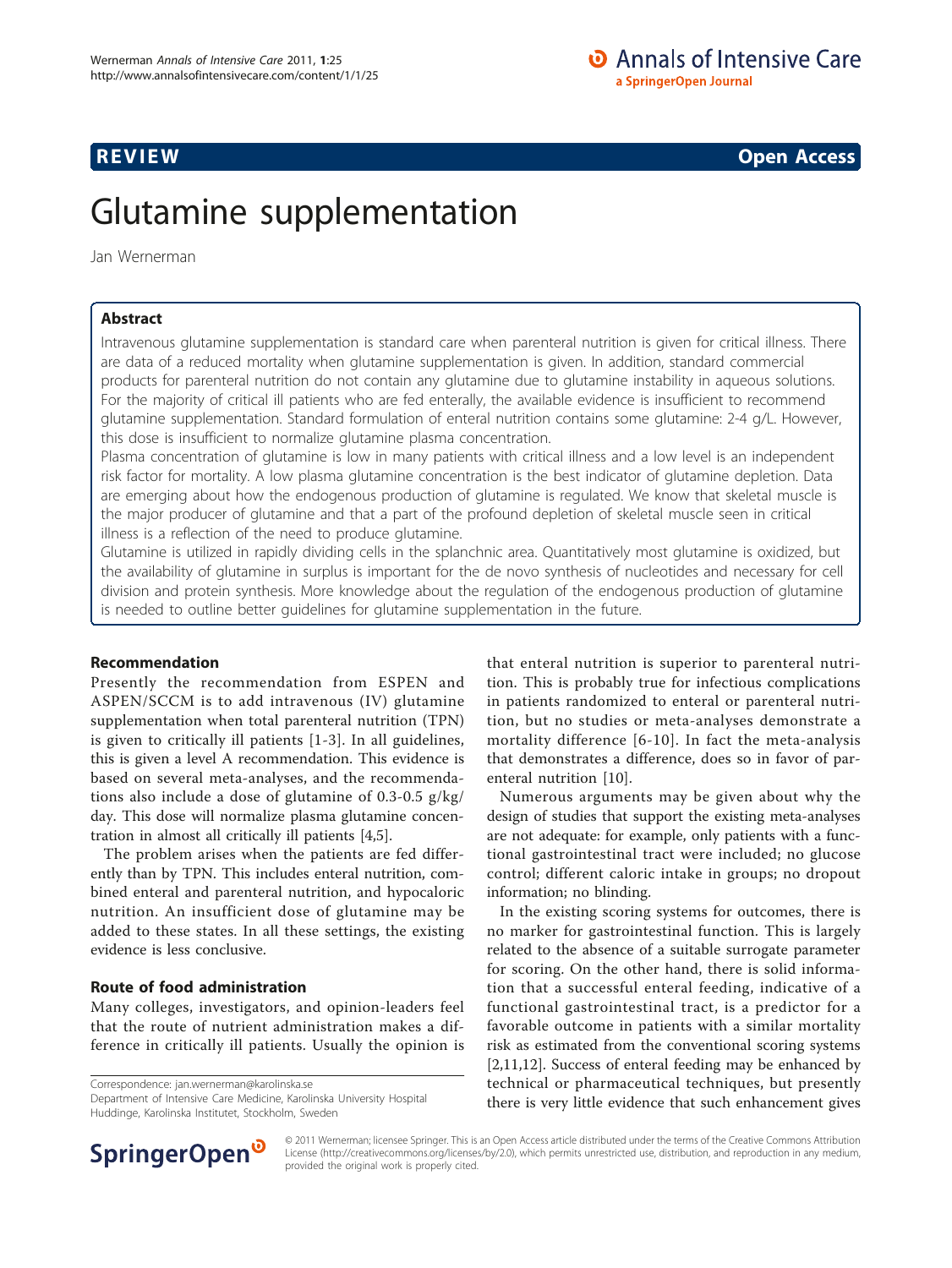an outcome benefit even if it makes enteral nutrition more successful [[13\]](#page-4-0).

# Route of glutamine administration

As stated earlier, IV glutamine supplementation of 0.3- 0.5 g/kg/day provides an improved outcome for patients on TPN [[14](#page-4-0)-[17\]](#page-4-0). This corresponds to an exogenous glutamine supplementation of 20-30 g/day, which normalizes the plasma concentration in most critcally ill patients [\[4,5](#page-4-0)]. Healthy subjects have an endogenous glutamine production of 50-80 g/day [[18-21\]](#page-4-0). Most of the de novo glutamine synthesis takes place in skeletal muscle and is thereafter exported to the splanchnic area to be used mostly in enterocytes and immune cells [\[22,23](#page-4-0)]. In the critically ill, glutamine production is not altered, but the production is insufficient to keep up the plasma concentration [\[20,24,25\]](#page-4-0).

IV glutamine supplementation results in a uniform uptake of glutamine across the splanchnic area, similar to what happens with the endogenously produced glutamine. IV administration of glutamine is well characterized and the elimination rate from plasma is fast [[4\]](#page-4-0). This pharmacokinetic profile makes it preferable to use a constant infusion for the IV glutamine supplementation. This may be as an additive to the parenteral nutrition or as a separate IV infusion of glutamine. In the latter case, this may be administered in a central or peripheral vein [\[26](#page-4-0)]. If a commercially available 20% glutamine containing dipeptide solution is used, the osmolarity is high (approximately 900 mosm/L); however, because the pH is neutral, this does not irritate the peripheral veins.

In the case of enteral glutamine supplementation, the kinetics is much less well characterized [[27](#page-4-0)]. Overall, the uptake of crystalline or dipeptide glutamine is fast and occurs in the upper part of the jejunum [[18,28\]](#page-4-0). Only a fraction of the absorbed glutamine can be recovered in the portal blood. This is indicative of elimination in the gut, most likely in the enterocytes and immune cells present there. From portal blood through the liver into the systemic circulation another fraction of the absorbed glutamine is utilized in the liver. Therefore, the so-called first "pass elimination" is substantial: 40- 90%. It may be argued that this uptake is adequate, that the enterocytes and the immune cells actually are the targets for the endogenous glutamine production [[22](#page-4-0)]. This is true, but at the same time, the complete uptake of the enterally administered glutamine in the upper part of the jejunum leaves the remaining part of the gastrointestinal tract unsupported by the enteral route. The effect on plasma glutamine concentration of an enterally administered glutamine supplementation is marginal [[29](#page-4-0)-[31\]](#page-4-0). So, after enteral glutamine supply, the low plasma concentration in critically ill is still low. It is highly likely that when enteral nutrition is not possible, a supply of parenterally administered glutamine becomes critical for the intestine. This may to some extent be compensated for by other amino acids when enteral nutrition is functional.

# Level of feeding

The studies that demonstrate a favorable effect of glutamine are all studies where patients are fed according to their measured or estimated energy expenditure [[14,15,17](#page-4-0)]. This is one possible explanation why studies with enterally supplemented patients on enteral nutrition have not been conclusive. For patients on parenteral nutrition, there are no reports employing a hypocaloric nutrition supplemented with glutamine.

It is well known that overfeeding critically ill patients may cause harm [\[2](#page-3-0),[32](#page-4-0)]. Overfeeding most often is practised when parenteral nutrition is given. Today this may be when large doses of lipid emulsion are given as a vehicle for drugs, or when enteral and parenteral nutrition is combined and the two routes of administration are not cleared between each other properly. Still if the caloric support is decided according to body weight, a considerable overfeeding may happen in individual cases. Adding glutamine supplementation may further boost the overfeeding. Measuring the energy expenditure by indirect calorimetry decreases the risk of overfeeding and enhances the quality of care in the ICU [[33,34\]](#page-4-0).

### Plasma concentration

The fact that glutamine deficiency defined as a low plasma concentration at ICU admittance is an independent mortality predictor [[35](#page-4-0),[36](#page-4-0)] makes it mandatory that future studies of exogenous glutamine supplementation define the patient groups studied in terms of glutamine deficiency. The original finding by Oudemans-Van Straaten et al. has been confirmed by subsequent studies [[35\]](#page-4-0). It is true that plasma concentration is a poor indicator of intracellular depletion [[37\]](#page-4-0), which occurs postoperatively and in critical illness [\[5,38](#page-4-0)-[40](#page-4-0)]. This depletion is however not uniform, but different in different cell types [[41,42](#page-4-0)]. A conditional deficiency, as has been suggested, is best characterized by the plasma concentration. During the duration of ICU stay, plasma concentration only changes marginally [\[5](#page-4-0)].

To better define the degree of glutamine depletion and to enable a more precise selection of the patients in need of exogenous glutamine supplementation is necessary to be able to design study protocols that will give conclusive evidence [\[43\]](#page-4-0). The heterogeneity in patient groups studied, in particular studies of enteral supplementation, may be a major factor behind the inconclusive results [\[16\]](#page-4-0).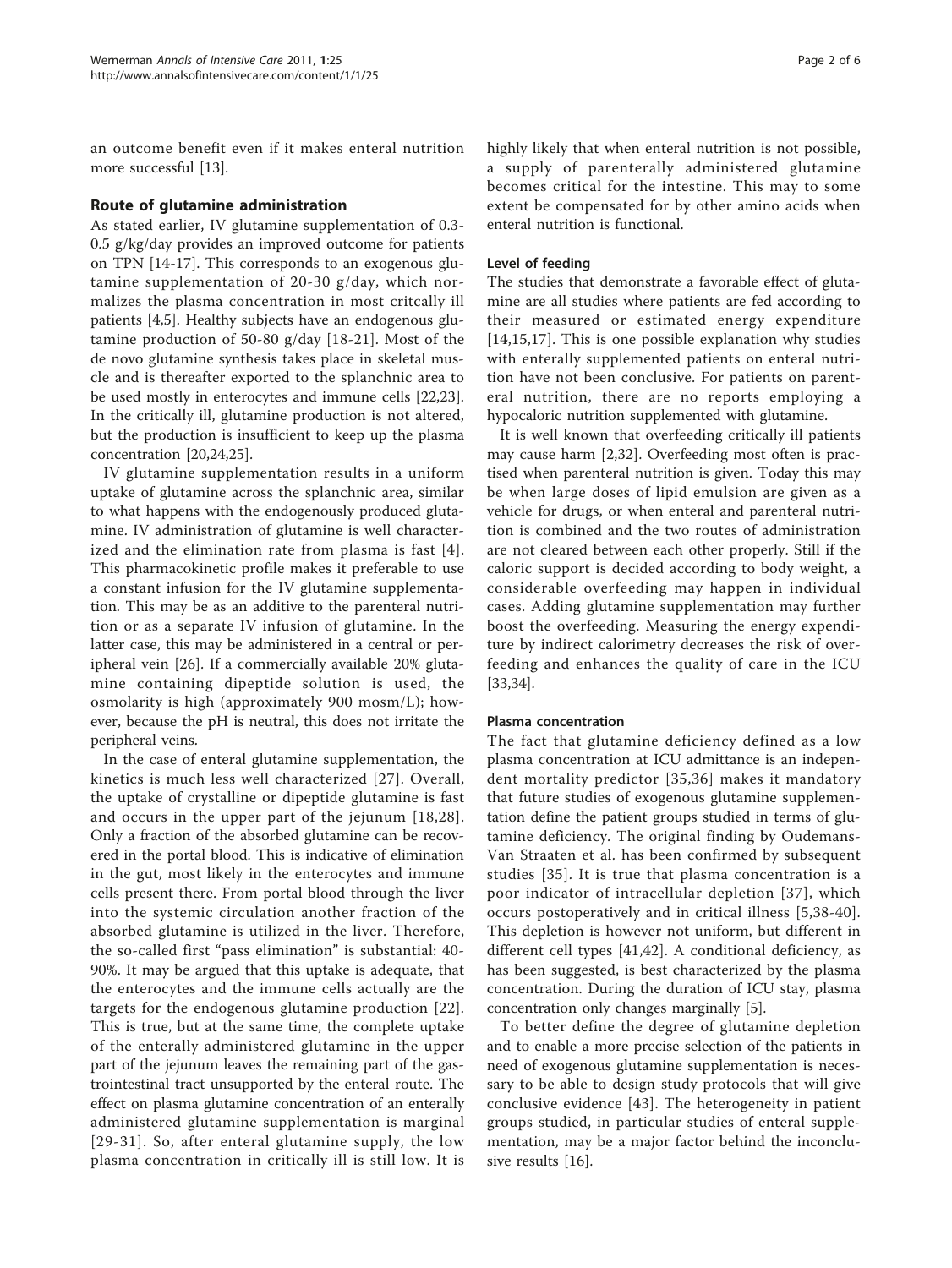Plasma glutamine concentration is presently the best determiner of glutamine depletion [[35,36](#page-4-0)]. It is usually available and is related to outcome. There is no direct solid knowledge that normalization of plasma glutamine is associated with a better outcome; more than that we know that in the combined group of patients with a normal and/or a normalized plasma glutamine concentration there is a better outcome. More knowledge about the endogenous production of glutamine related to outcome and related to plasma glutamine concentration is needed, in particular when glutamine supplementation is given enterally.

# Possible adverse effects related to glutamine supplementation

The only group of patients in the ICU with supranormal plasma glutamine concentration are patients with acute fulminant liver failure [[44\]](#page-4-0). In contrast patients with chronic liver failure or acute-on-chronic liver failure have low or normal plasma glutamine concentrations and therefore they may be treated as any other patient in the ICU. On the other hand, the patient with acute fulminant liver failure may deserve some caution. Usually the history of disease is short and no malnutrition is at hand, therefore the indication for nutritional intervention is relative. The focus is usually on whether there will be a spontaneous remission or whether an acute liver transplantation will be needed. This decision is usually reached within a few days, so this group of patients does not constitute any major problem. A subgroup–insufficiently studied at present–are patients with acute liver failure after a liver resection with supervening complications. Here, we presently withhold glutamine supplementation waiting for more data.

Head trauma patients and other neurosurgical patients are another group that has been discussed because of the high interstitial concentration of glutamate, which in some observational studies have been associated with worse outcomes. The high interstitial glutamate concentration is mainly reported when microdialysis is done in the so-called penumbra zone, where there is an enhanced cell leakage. Glutamate is an excitatory transmitter and may therefore have effects in itself. In the intact brain, released glutamate is reabsorbed into nerve endings and is reutilized or taken up by astroglia and metabolized into glutamine. Hence, the brain is a net exporter of glutamine. When a supplementation dose of glutamine, on the level of the general recommendation, is given to head trauma patients, no change in the glutamate concentration of the microdialysis fluid can be detected [[24](#page-4-0)]. Furthermore, there is no change in the net balance of glutamine or glutamine across the brain during supplementation [\[45](#page-4-0)]. Therefore, fear of an increase of cerebral interstitial glutamine concentration is no reason to abstain from glutamine supplementation. The predicted value of low plasma glutamine concentration or the value of glutamine supplementation on outcome has to our knowledge not been investigated in this particular patient group.

During dialysis or ultrafiltration, small molecules are lost to a higher degree compared with when urine is produced in a healthy kidney. Therefore, the question has been raised whether IV-supplemented glutamine will be lost in the dialysate in particular during continuous renal replacement therapy (CRRT), when the filtration is working around the clock. A recent study showed that all amino acids are lost during CRRT but not glutamine in particular [[25\]](#page-4-0). Nevertheless, when CRRT is necessary the supplementation of glutamine should if anything be a little higher than usual: 0.5 g/kg/ day rather than 0.3 g/kg/day.

# Comments on individual studies

Two single-center studies provide the bulk of evidence for the recommendation to give IV glutamine supplementation when TPN is given [[14,15](#page-4-0)]. Both studies are of good quality and involve mainly multiple organ failure patients with a longer ICU stay, but they were performed more than 10 years ago. Both studies show the same pattern, that a tendency toward a reduction in mortality during ICU stay became statistically significant as all-cause 6-month mortality. Both studies were comparatively small ( $n < 100$ ) and no glucose control was used in the clinical practice at that time. Other studies that are included in the present meta-analyses are of small size or include critically ill patients only as a part of the total patient material [[16\]](#page-4-0). An overview of the cited studies is given in Table [1](#page-3-0).

Studies of enterally administered glutamine supplementation to patients fed by enteral nutrition comprise a much more heterogenic patient group [[29,30,46](#page-4-0)-[50](#page-5-0)]. There are studies of exclusively trauma patients or burn patients, or there are studies that include a broad spectrum of critically ill patients with a wide range of diagnoses and consequently a very variable ICU length of stay. Not surprisingly the meta-analysis shows no mortality advantage but in many individual studies a morbidity advantage [[16](#page-4-0)]. These studies represent an interpretation problem in several respects; in many cases a hypocaloric feeding, uncertainty concerning the utilization of the given supplementation, sometimes a considerable dilution effect from many included shortstayers with a low mortality rate, and a short treatment period [\[48\]](#page-5-0).

An interesting study with a different concept uses an enteral product with key nutrients, including 30 g of glutamine per day. Some studies employing this product are small in size and mainly focus on safety [\[51](#page-5-0)]. One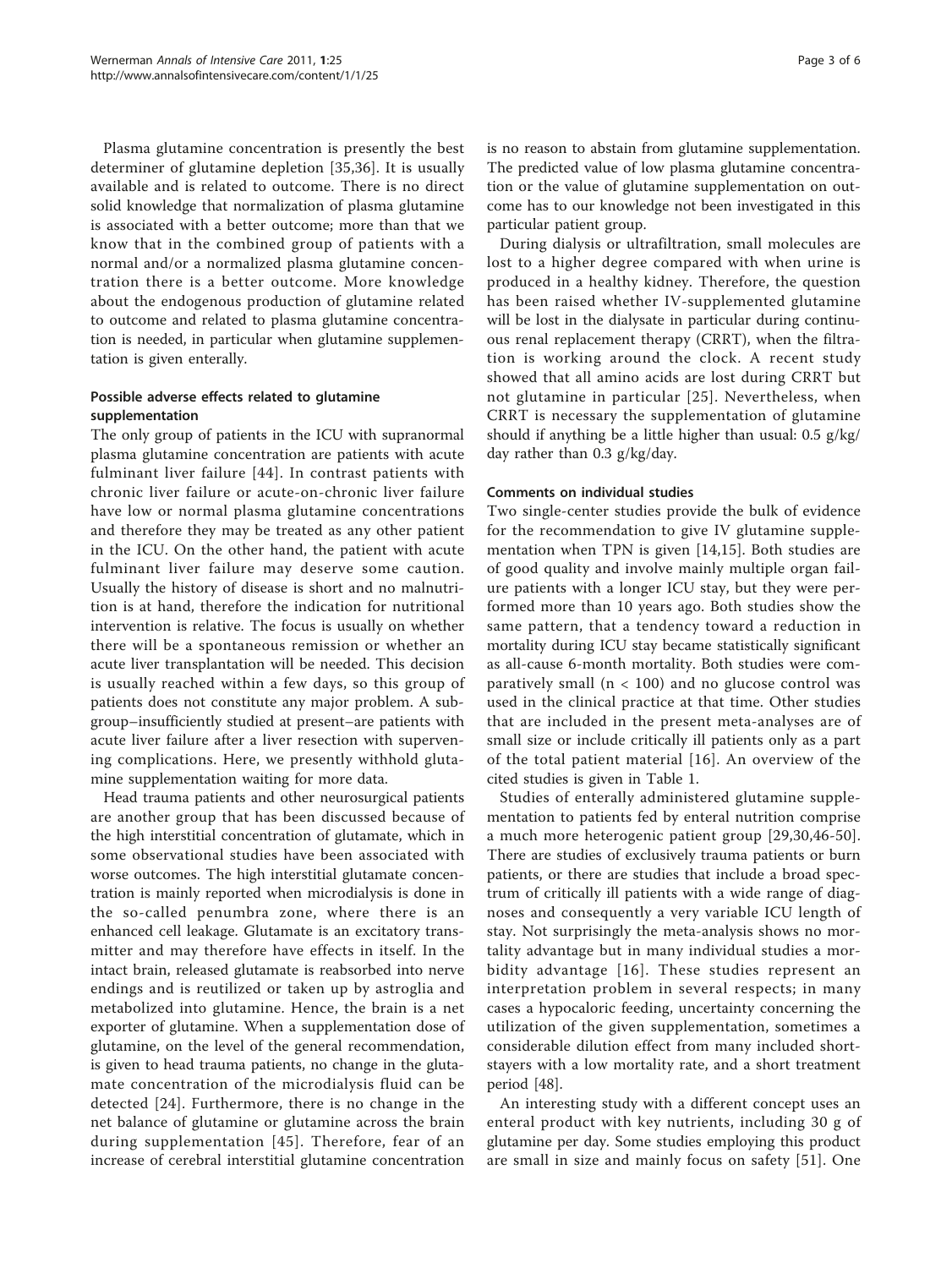<span id="page-3-0"></span>Table 1 Overview of cited randomized studies in ICU patients with glutamine supplementation

| Study          | Year published | n   | <b>MC/SC</b> | <b>Patients</b> | EN/PN     | Gln adm |              | Daily gln dose Length of treatment* Treatment benefit |           |
|----------------|----------------|-----|--------------|-----------------|-----------|---------|--------------|-------------------------------------------------------|-----------|
| Andrews [53]   | 2011           | 502 | МC           | General ICU     | $FN+PN$   | iv      | $10-20$ q    | $5(1-10)$                                             | None      |
| Beale [29]     | 2008           | 55  | SC           | General ICU     | <b>FN</b> | enteral | 40q          | <10                                                   | Morbidity |
| Conejero [46]  | 2002           | 84  | МC           | General ICU     | <b>FN</b> | enteral | 35q          | $10(7-25)$                                            | Morbidity |
| Garrel [47]    | 2003           | 41  | SC.          | <b>Burns</b>    | EN        | enteral | 26 g         | $30 \pm 17$                                           | Mortality |
| Goeters [14]   | 2002           | 95  | МC           | General ICU     | $FN+PN$   | iv      | $0.2$ g/kg   | $17 \pm 11$                                           | Mortality |
| Griffiths [15] | 1997           | 84  | SC           | General ICU     | PN        | iv      | 25q          | $6(2-91)$                                             | Mortality |
| Hall [48]      | 2003           | 363 | SC           | General ICU     | EN        | enteral | 11-27 $q$    | $10(6-16)$                                            | None      |
| Houdijk [30]   | 1998           | 72  | SC.          | Trauma          | EN        | enteral | 27q          | $12 \pm 6$                                            | Morbidity |
| Jones [49]     | 1999           | 50  | SC           | General ICU     | EN        | enteral | 18 (11-21) g | $11(3-47)$                                            | Morbidity |
| Wernerman [17] | 2011           | 284 | MC.          | General ICU     | $EN+PN$   | iv      | $0.28$ g/kg  | 12 (4-47)                                             | Mortality |
| Zhou [50]      | 2003           | 40  | SC           | <b>Burns</b>    | EN        | enteral | $0.35$ g/kg  | 12                                                    | Morbidity |

 $MC =$  multi-center,  $SC =$  single-center,  $EN =$  enteral nutrition,  $PN =$  parenteral nutrition

\*Values are medians (ranges) or means  $\pm$  SD

study in multiple organ failure patients, in whom administration of this product was possible, demonstrates an improvement in sequential SOFA scoring [[29\]](#page-4-0). This is the most encouraging finding from enteral administration of glutamine supplementation.

A recent study in Scotland, the SIGNET trial, is the largest ( $n = 502$ ) study of glutamine supplementation to critically ill patients to date [[52](#page-5-0),[53](#page-5-0)]. The primary outcome variable was infection rate, and no benefit attributable to the glutamine supplementation was seen. Some concerns about the protocol have been addressed. Glutamine supplementation of 20 g was added into the allin-one bag containing 2,000 kcal used for parenteral nutrition. Patients were given IV nutrition from this bag whilst the enteral nutrition started in parallel. When more than 50% of the individual caloric target was given as enteral nutrition, the parenteral glutamine containing component was stopped. The result was short-term treatment (mean 5 days), and a low, not well-defined dose of glutamine. In addition, the treatment period was limited to a maximum of 10 days. The obvious limitations from the study make the negative result difficult to interpret.

A Scandinavian glutamine study also has been published recently [[17\]](#page-4-0). In this study, the IV glutamine supplementation was given separate from the nutrition. Supplementation continued as long as patients stayed in the ICU. Patients were fully fed during the entire ICU period, in most cases using a combination of enteral and parenteral nutrition. Primary outcome variable was a difference in SOFA scoring. The study was planned for 1,000 patients, but was interrupted at 410 due to slow recruitment after 4 years. Primary outcome was not conclusive, but as secondary outcome ICU mortality was reduced in the treatment group. This reduction was, however, not sustained as 6-month all-cause mortality. This study is the first to combine enteral and

parenteral nutrition. It may be hypothesized from the observation of an ICU mortality effect that continuation of glutamine supplementation also post-ICU may bring an outcome benefit.

In the pipeline there is a large North American-European study combining key nutrients, glutamine, and antioxidants, and combining enteral and parenteral routes for supplementation [[54\]](#page-5-0). Results may be expected 1-2 years from now.

### **Conclusions**

IV glutamine supplementation is standard care when parenteral nutrition is given in critical illness. For the majority of critical ill patients who are fed enterally, there is insufficient evidence for recommendations presently. Plasma concentration of glutamine is an independent risk factor for mortality in critical illness. So far, low plasma glutamine concentration is the best indicator of glutamine depletion. More knowledge about how the endogenous production of glutamine is regulated is needed to outline better guidelines for glutamine supplementation in the future.

#### Competing interests

The author declare no competing economic interests. Being the principal investigator of the Scandinavian Glutamine Trial, there is an academic competing interest, but that study was totally investigator-driven, without any commercial support.

Received: 12 April 2011 Accepted: 18 July 2011 Published: 18 July 2011

#### References

- Anonymous: Guidelines for the use of parenteral and enteral nutrition in adult and pediatric patients. JPEN J Parenter Enteral Nutr 2002, 26:1S-138S.
- Heyland DK, Dhaliwal R, Drover JW, Gramlich L, Dodek P: [Canadian clinical](http://www.ncbi.nlm.nih.gov/pubmed/12971736?dopt=Abstract) [practice guidelines for nutrition support in mechanically ventilated,](http://www.ncbi.nlm.nih.gov/pubmed/12971736?dopt=Abstract) [critically ill adult patients.](http://www.ncbi.nlm.nih.gov/pubmed/12971736?dopt=Abstract) JPEN J Parenter Enteral Nutr 2003, 27:355-373.
- 3. Singer P, Berger MM, Van den Berghe G, Biolo G, Calder P, Forbes A, Griffiths R, Kreyman G, Leverve X, Pichard C: [ESPEN Guidelines on](http://www.ncbi.nlm.nih.gov/pubmed/19505748?dopt=Abstract) [Parenteral Nutrition: intensive care.](http://www.ncbi.nlm.nih.gov/pubmed/19505748?dopt=Abstract) Clin Nutr 2009, 28:387-400.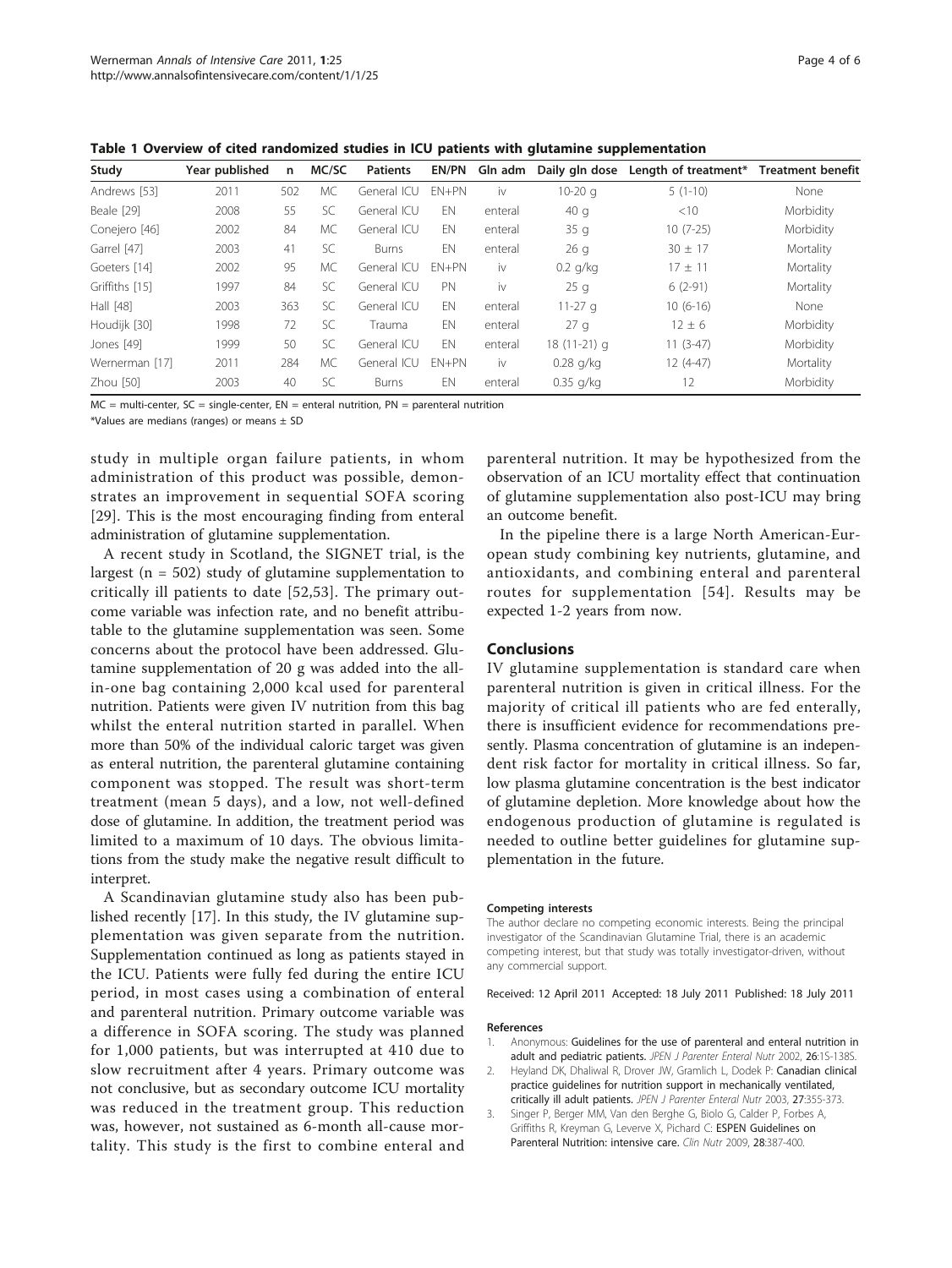- <span id="page-4-0"></span>4. Berg A, Rooyackers O, Norberg A, Wernerman J: [Elimination kinetics of L](http://www.ncbi.nlm.nih.gov/pubmed/16049639?dopt=Abstract)[alanyl-L-glutamine in ICU patients.](http://www.ncbi.nlm.nih.gov/pubmed/16049639?dopt=Abstract) Amino Acids 2005, 29:221-228.
- Tjader I, Rooyackers O, Forsberg AM, Vesali RF, Garlick PJ, Wernerman J: [Effects on skeletal muscle of intravenous glutamine supplementation to](http://www.ncbi.nlm.nih.gov/pubmed/14722645?dopt=Abstract) [ICU patients.](http://www.ncbi.nlm.nih.gov/pubmed/14722645?dopt=Abstract) Intensive Care Med 2004, 30:266-275.
- Gramlich L, Kichian K, Pinilla J, Rodych NJ, Dhaliwal R, Heyland DK: [Does](http://www.ncbi.nlm.nih.gov/pubmed/15474870?dopt=Abstract) [enteral nutrition compared to parenteral nutrition result in better](http://www.ncbi.nlm.nih.gov/pubmed/15474870?dopt=Abstract) [outcomes in critically ill adult patients? A systematic review of the](http://www.ncbi.nlm.nih.gov/pubmed/15474870?dopt=Abstract) [literature.](http://www.ncbi.nlm.nih.gov/pubmed/15474870?dopt=Abstract) Nutrition 2004, 20:843-848.
- 7. Heyland DK, MacDonald S, Keefe L, Drover JW: [Total parenteral nutrition](http://www.ncbi.nlm.nih.gov/pubmed/9863853?dopt=Abstract) [in the critically ill patient: a meta-analysis.](http://www.ncbi.nlm.nih.gov/pubmed/9863853?dopt=Abstract) JAMA 1998, 280:2013-2019.
- 8. Marik PE, Zaloga GP: [Meta-analysis of parenteral nutrition versus enteral](http://www.ncbi.nlm.nih.gov/pubmed/15175229?dopt=Abstract) [nutrition in patients with acute pancreatitis.](http://www.ncbi.nlm.nih.gov/pubmed/15175229?dopt=Abstract) BMJ 2004, 328:1407.
- Peter JV, Moran JL, Phillips-Hughes J: [A meta-analysis of treatment](http://www.ncbi.nlm.nih.gov/pubmed/15644672?dopt=Abstract) [outcomes of early enteral versus early parenteral nutrition in](http://www.ncbi.nlm.nih.gov/pubmed/15644672?dopt=Abstract) [hospitalized patients.](http://www.ncbi.nlm.nih.gov/pubmed/15644672?dopt=Abstract) Crit Care Med 2005, 33:213-220, discussion 260-211..
- 10. Simpson F, Doig GS: [Parenteral vs. enteral nutrition in the critically ill](http://www.ncbi.nlm.nih.gov/pubmed/15592814?dopt=Abstract) [patient: a meta-analysis of trials using the intention to treat principle.](http://www.ncbi.nlm.nih.gov/pubmed/15592814?dopt=Abstract) Intensive Care Med 2005, 31:12-23.
- 11. Doig GS, Heighes PT, Simpson F, Sweetman EA, Davies AR: [Early enteral](http://www.ncbi.nlm.nih.gov/pubmed/19777207?dopt=Abstract) [nutrition, provided within 24 h of injury or intensive care unit](http://www.ncbi.nlm.nih.gov/pubmed/19777207?dopt=Abstract) [admission, significantly reduces mortality in critically ill patients: a meta](http://www.ncbi.nlm.nih.gov/pubmed/19777207?dopt=Abstract)[analysis of randomised controlled trials.](http://www.ncbi.nlm.nih.gov/pubmed/19777207?dopt=Abstract) Intensive Care Med 2009, 35:2018-2027.
- 12. Marik PE, Zaloga GP: [Early enteral nutrition in acutely ill patients: a](http://www.ncbi.nlm.nih.gov/pubmed/11801821?dopt=Abstract) [systematic review.](http://www.ncbi.nlm.nih.gov/pubmed/11801821?dopt=Abstract) Crit Care Med 2001, 29:2264-2270.
- 13. Marik PE, Zaloga GP: [Gastric versus post-pyloric feeding: a systematic](http://www.ncbi.nlm.nih.gov/pubmed/12793890?dopt=Abstract) [review.](http://www.ncbi.nlm.nih.gov/pubmed/12793890?dopt=Abstract) Crit Care 2003, 7:R46-51.
- 14. Goeters C, Wenn A, Mertes N, Wempe C, Van Aken H, Stehle P, Bone HG: [Parenteral L-alanyl-L-glutamine improves 6-month outcome in critically](http://www.ncbi.nlm.nih.gov/pubmed/12352037?dopt=Abstract) [ill patients.](http://www.ncbi.nlm.nih.gov/pubmed/12352037?dopt=Abstract) Crit Care Med 2002, 30:2032-2037.
- Griffiths RD, Jones C, Palmer TE: [Six-month outcome of critically ill](http://www.ncbi.nlm.nih.gov/pubmed/9178278?dopt=Abstract) [patients given glutamine-supplemented parenteral nutrition.](http://www.ncbi.nlm.nih.gov/pubmed/9178278?dopt=Abstract) Nutrition 1997, 13:295-302.
- 16. Novak F, Heyland DK, Avenell A, Drover JW, Su X: [Glutamine](http://www.ncbi.nlm.nih.gov/pubmed/12352035?dopt=Abstract) [supplementation in serious illness: a systematic review of the evidence.](http://www.ncbi.nlm.nih.gov/pubmed/12352035?dopt=Abstract) Crit Care Med 2002, 30:2022-2029.
- 17. Wernerman J, Kirketeig T, Andersson B, Berthelson H, Ersson A, Friberg H, Guttormsen AB, Hendrikx S, Pettila V, Rossi P, Sjoberg F, Winso O: Scandinavian Glutamine Trial: a Pragmatic Clinical Multi-Centre RCT of ICU patients. Acta Anaesth Scand 2011.
- 18. Darmaun D, Just B, Messing B, Rongier M, Thuillier F, Koziet J, Grasset E: [Glutamine metabolism in healthy adult men: response to enteral and](http://www.ncbi.nlm.nih.gov/pubmed/8198066?dopt=Abstract) [intravenous feeding.](http://www.ncbi.nlm.nih.gov/pubmed/8198066?dopt=Abstract) Am J Clin Nutr 1994, 59:1395-1402.
- 19. Darmaun D, Matthews DE, Bier DM: [Glutamine and glutamate kinetics in](http://www.ncbi.nlm.nih.gov/pubmed/2873746?dopt=Abstract) [humans.](http://www.ncbi.nlm.nih.gov/pubmed/2873746?dopt=Abstract) Am J Physiol 1986, 251:E117-126.
- 20. Gore DC, Jahoor F: [Glutamine kinetics in burn patients. Comparison with](http://www.ncbi.nlm.nih.gov/pubmed/7986163?dopt=Abstract) [hormonally induced stress in volunteers.](http://www.ncbi.nlm.nih.gov/pubmed/7986163?dopt=Abstract) Arch Sura 1994, 129:1318-1323.
- 21. Van Acker BA, Hulsewe KW, Wagenmakers AJ, Deutz NE, Van Kreel BK, Halliday D, Matthews DE, Soeters PB, Von Meyenfeldt MF: Absence of glutamine isotopic steady state: implications for the assessment of whole-body glutamine production rate. Clin Sci (Lond) 1998, 95:339-346.
- 22. Newsholme EA, Calder PC: [The proposed role of glutamine in some cells](http://www.ncbi.nlm.nih.gov/pubmed/9263277?dopt=Abstract) [of the immune system and speculative consequences for the whole](http://www.ncbi.nlm.nih.gov/pubmed/9263277?dopt=Abstract) [animal.](http://www.ncbi.nlm.nih.gov/pubmed/9263277?dopt=Abstract) Nutrition 1997, 13:728-730.
- 23. Newsholme EA, Carrie AL: [Quantitative aspects of glucose and glutamine](http://www.ncbi.nlm.nih.gov/pubmed/8125383?dopt=Abstract) [metabolism by intestinal cells.](http://www.ncbi.nlm.nih.gov/pubmed/8125383?dopt=Abstract) Gut 1994, 35:S13-17.
- 24. Berg A, Bellander BM, Wanecek M, Gamrin L, Elving A, Rooyackers O, Ungerstedt U, Wernerman J: [Intravenous glutamine supplementation to](http://www.ncbi.nlm.nih.gov/pubmed/17001467?dopt=Abstract) [head trauma patients leaves cerebral glutamate concentration](http://www.ncbi.nlm.nih.gov/pubmed/17001467?dopt=Abstract) [unaffected.](http://www.ncbi.nlm.nih.gov/pubmed/17001467?dopt=Abstract) Intensive Care Med 2006, 32:1741-1746.
- 25. Berg A, Norberg A, Martling CR, Gamrin L, Rooyackers O, Wernerman J: [Glutamine kinetics during intravenous glutamine supplementation in](http://www.ncbi.nlm.nih.gov/pubmed/17318498?dopt=Abstract) [ICU patients on continuous renal replacement therapy.](http://www.ncbi.nlm.nih.gov/pubmed/17318498?dopt=Abstract) Intensive Care Med 2007, 33:660-666.
- 26. Berg A, Forsberg E, Wernerman J: [The local vascular tolerance to an](http://www.ncbi.nlm.nih.gov/pubmed/12056785?dopt=Abstract) [intravenous infusion of a concentrated glutamine solution in ICU](http://www.ncbi.nlm.nih.gov/pubmed/12056785?dopt=Abstract) [patients.](http://www.ncbi.nlm.nih.gov/pubmed/12056785?dopt=Abstract) Clin Nutr 2002, 21:135-139.
- 27. Dechelotte P, Darmaun D, Rongier M, Hecketsweiler B, Rigal O, Desjeux JF: [Absorption and metabolic effects of enterally administered glutamine in](http://www.ncbi.nlm.nih.gov/pubmed/1903599?dopt=Abstract) [humans.](http://www.ncbi.nlm.nih.gov/pubmed/1903599?dopt=Abstract) Am J Physiol 1991, 260:G677-682.
- 28. Claeyssens S, Bouteloup-Demange C, Gachon P, Hecketsweiler B, Lerebours E, Lavoinne A, Dechelotte P: [Effect of enteral glutamine on](http://www.ncbi.nlm.nih.gov/pubmed/10780937?dopt=Abstract) [leucine, phenylalanine and glutamine metabolism in hypercortisolemic](http://www.ncbi.nlm.nih.gov/pubmed/10780937?dopt=Abstract) [subjects.](http://www.ncbi.nlm.nih.gov/pubmed/10780937?dopt=Abstract) Am J Physiol Endocrinol Metab 2000, 278:E817-824.
- 29. Beale RJ, Sherry T, Lei K, Campbell-Stephen L, McCook J, Smith J, Venetz W, Alteheld B, Stehle P, Schneider H: [Early enteral supplementation with key](http://www.ncbi.nlm.nih.gov/pubmed/18007263?dopt=Abstract) [pharmaconutrients improves Sequential Organ Failure Assessment score](http://www.ncbi.nlm.nih.gov/pubmed/18007263?dopt=Abstract) [in critically ill patients with sepsis: outcome of a randomized, controlled,](http://www.ncbi.nlm.nih.gov/pubmed/18007263?dopt=Abstract) [double-blind trial.](http://www.ncbi.nlm.nih.gov/pubmed/18007263?dopt=Abstract) Crit Care Med 2008, 36:131-144.
- 30. Houdijk AP, Rijnsburger ER, Jansen J, Wesdorp RI, Weiss JK, McCamish MA, Teerlink T, Meuwissen SG, Haarman HJ, Thijs LG, van Leeuwen PA: [Randomised trial of glutamine-enriched enteral](http://www.ncbi.nlm.nih.gov/pubmed/9737282?dopt=Abstract) [nutrition on infectious morbidity in patients with multiple trauma.](http://www.ncbi.nlm.nih.gov/pubmed/9737282?dopt=Abstract) Lancet 1998, 352:772-776.
- 31. Melis GC, Boelens PG, van der Sijp JR, Popovici T, De Bandt JP, Cynober L, van Leeuwen PA: [The feeding route \(enteral or parenteral\) affects the](http://www.ncbi.nlm.nih.gov/pubmed/16115328?dopt=Abstract) [plasma response of the dipetide Ala-Gln and the amino acids](http://www.ncbi.nlm.nih.gov/pubmed/16115328?dopt=Abstract) [glutamine, citrulline and arginine, with the administration of Ala-Gln in](http://www.ncbi.nlm.nih.gov/pubmed/16115328?dopt=Abstract) [preoperative patients.](http://www.ncbi.nlm.nih.gov/pubmed/16115328?dopt=Abstract) Br J Nutr 2005, 94:19-26.
- 32. Krishnan JA, Parce PB, Martinez A, Diette GB, Brower RG: [Caloric intake in](http://www.ncbi.nlm.nih.gov/pubmed/12853537?dopt=Abstract) medical [ICU patients: consistency of care with guidelines and](http://www.ncbi.nlm.nih.gov/pubmed/12853537?dopt=Abstract) [relationship to clinical outcomes.](http://www.ncbi.nlm.nih.gov/pubmed/12853537?dopt=Abstract) Chest 2003, 124:297-305.
- 33. Dvir D, Cohen J, Singer P: Computerized energy balance and complications in critically ill patients: an observational study. Clin Nutr 2005, 25:37-44.
- 34. Singer P, Anbar R, Cohen J, Shapiro H, Shalita-Chesner M, Lev S, Grozovski E, Theilla M, Frishman S, Madar Z: The Tight Calorie Control Study (TICACOS): a prospective, randomized, controlled pilot study of nutritional support in critically ill patients. Intensive Care Med 2011, 27.
- 35. Oudemans-van Straaten HM, Bosman RJ, Treskes M, van der Spoel HJ, Zandstra DF: [Plasma glutamine depletion and patient outcome in acute](http://www.ncbi.nlm.nih.gov/pubmed/11280678?dopt=Abstract) [ICU admissions.](http://www.ncbi.nlm.nih.gov/pubmed/11280678?dopt=Abstract) Intensive Care Med 2001, 27:84-90.
- 36. Rodas PC, Rooyackers O, Hebert C, Norberg A, Wernerman J: Glutamine and glutathione at ICU admission in relation to outcome. Critical Care 2011.
- 37. Kuhn KS, Schuhmann K, Stehle P, Darmaun D, Furst P: [Determination of](http://www.ncbi.nlm.nih.gov/pubmed/10500016?dopt=Abstract) [glutamine in muscle protein facilitates accurate assessment of](http://www.ncbi.nlm.nih.gov/pubmed/10500016?dopt=Abstract) [proteolysis and de novo synthesis-derived endogenous glutamine](http://www.ncbi.nlm.nih.gov/pubmed/10500016?dopt=Abstract) [production.](http://www.ncbi.nlm.nih.gov/pubmed/10500016?dopt=Abstract) Am J Clin Nutr 1999, 70:484-489.
- Gamrin L, Essen P, Forsberg AM, Hultman E, Wernerman J: [A descriptive](http://www.ncbi.nlm.nih.gov/pubmed/8612406?dopt=Abstract) [study of skeletal muscle metabolism in critically ill patients: free amino](http://www.ncbi.nlm.nih.gov/pubmed/8612406?dopt=Abstract) [acids, energy-rich phosphates, protein, nucleic acids, fat, water, and](http://www.ncbi.nlm.nih.gov/pubmed/8612406?dopt=Abstract) [electrolytes.](http://www.ncbi.nlm.nih.gov/pubmed/8612406?dopt=Abstract) Crit Care Med 1996, 24:575-583.
- 39. Hammarqvist F, Wernerman J, Ali R, von der Decken A, Vinnars E: [Addition](http://www.ncbi.nlm.nih.gov/pubmed/2494960?dopt=Abstract) [of glutamine to total parenteral nutrition after elective abdominal](http://www.ncbi.nlm.nih.gov/pubmed/2494960?dopt=Abstract) [surgery spares free glutamine in muscle, counteracts the fall in muscle](http://www.ncbi.nlm.nih.gov/pubmed/2494960?dopt=Abstract) [protein synthesis, and improves nitrogen balance.](http://www.ncbi.nlm.nih.gov/pubmed/2494960?dopt=Abstract) Ann Surg 1989, 209:455-461.
- 40. Roth E, Funovics J, Muhlbacher F, Schemper M, Mauritz W, Sporn P, Fritsch A: [Metabolic disorders in severe abdominal sepsis: glutamine](http://www.ncbi.nlm.nih.gov/pubmed/16829366?dopt=Abstract) [deficiency in skeletal muscle.](http://www.ncbi.nlm.nih.gov/pubmed/16829366?dopt=Abstract) Clin Nutr 1982, 1:25-41.
- 41. Ahlman B, Ljungqvist O, Persson B, Bindslev L, Wernerman J: [Intestinal](http://www.ncbi.nlm.nih.gov/pubmed/8523625?dopt=Abstract) [amino acid content in critically ill patients.](http://www.ncbi.nlm.nih.gov/pubmed/8523625?dopt=Abstract) JPEN J Parenter Enteral Nutr 1995, 19:272-278.
- 42. Barle H, Ahlman B, Nyberg B, Andersson K, Essen P, Wernerman J: [The](http://www.ncbi.nlm.nih.gov/pubmed/8736710?dopt=Abstract) [concentrations of free amino acids in human liver tissue obtained](http://www.ncbi.nlm.nih.gov/pubmed/8736710?dopt=Abstract) [during laparoscopic surgery.](http://www.ncbi.nlm.nih.gov/pubmed/8736710?dopt=Abstract) Clin Physiol 1996, 16:217-227.
- Wernerman J: [Glutamine to intensive care unit patients.](http://www.ncbi.nlm.nih.gov/pubmed/12903897?dopt=Abstract) JPEN J Parenter Enteral Nutr 2003, 27:302-303.
- 44. Clemmesen JO, Kondrup J, Ott P: [Splanchnic and leg exchange of amino](http://www.ncbi.nlm.nih.gov/pubmed/10833488?dopt=Abstract) [acids and ammonia in acute liver failure.](http://www.ncbi.nlm.nih.gov/pubmed/10833488?dopt=Abstract) Gastroenterology 2000, 118:1131-1139.
- 45. Berg A, Bellander BM, Wanecek M, Norberg A, Ungerstedt U, Rooyackers O, Wernerman J: The pattern of amino acid exchange across the brain is unaffected by intravenous glutamine supplementation in head trauma patients. Clin Nutr 2008.
- 46. Conejero R, Bonet A, Grau T, Esteban A, Mesejo A, Montejo JC, Lopez J, Acosta JA: [Effect of a glutamine-enriched enteral diet on intestinal](http://www.ncbi.nlm.nih.gov/pubmed/12297203?dopt=Abstract) permeability [and infectious morbidity at 28 days in critically ill patients](http://www.ncbi.nlm.nih.gov/pubmed/12297203?dopt=Abstract) [with systemic inflammatory response syndrome: a randomized, single](http://www.ncbi.nlm.nih.gov/pubmed/12297203?dopt=Abstract)[blind, prospective, multicenter study.](http://www.ncbi.nlm.nih.gov/pubmed/12297203?dopt=Abstract) Nutrition 2002, 18:716-721.